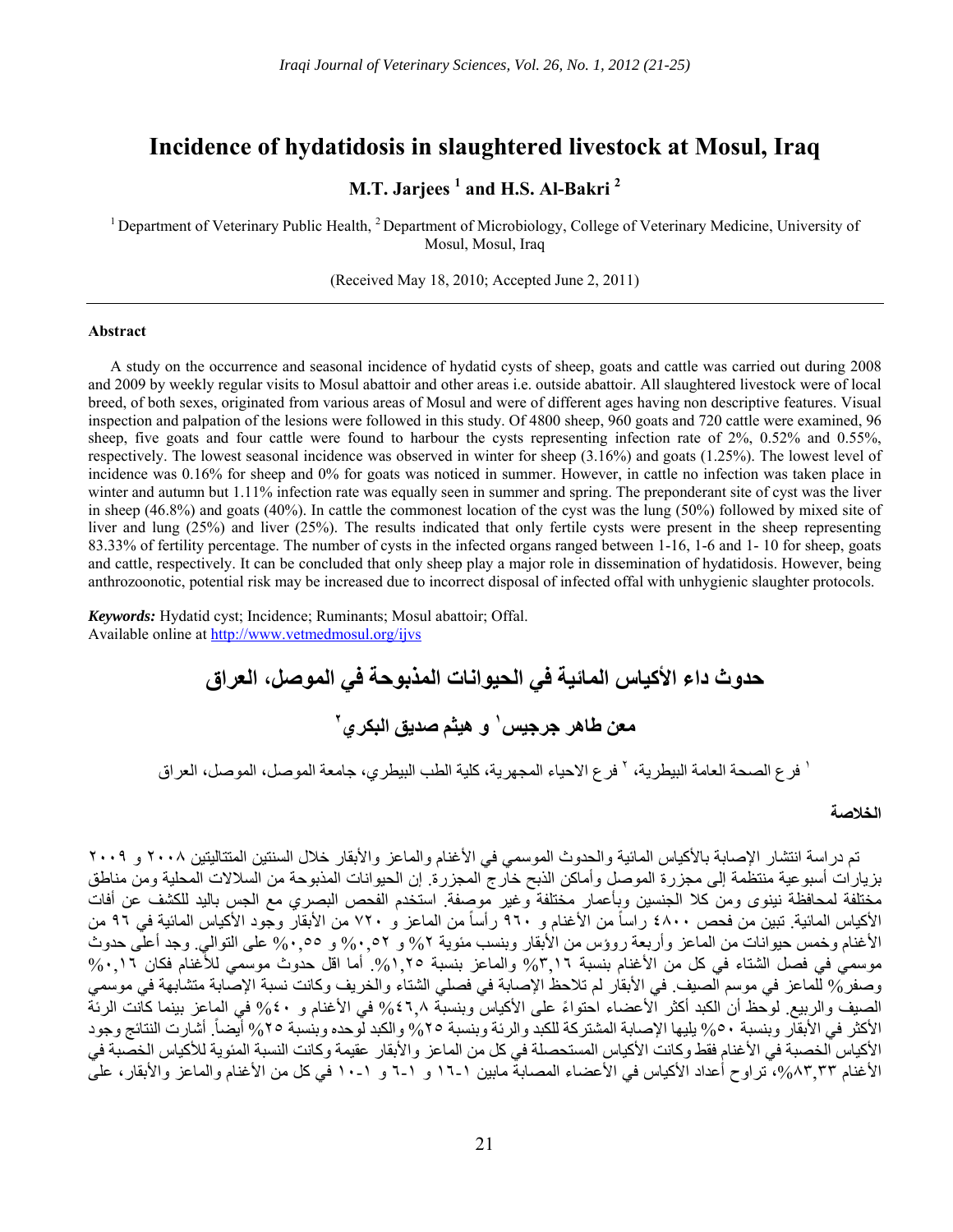التوالي<sub>.</sub> يستنتج من الدراسة أن الأغنام لها الدور الكبير في نقل وانتشار مرض الأكياس المائية مقارنة بالماعز والأبقار<sub>.</sub> أن كون المرض مشتركاً بين الإنسان والحيوان، لذا فان الخطورة الكامنة قد تزداد نتيجة التخلص الخاطي للمخلفات الحيوانية المصابة، إضافة إلى الطرق غير الصحيحة في ذبح الحيوانات وكيفية التعامل مع هذه الأعضاء الحاوية على الأكياس.

#### **Introduction**

Hydatidosis is a serious helminthic cyclo zoonotic disease that possesses an important economic and public health concern in rural (1) and urban areas (2). Echinococcosis is caused by *Echinococcus granulosus* as a cestode inhibitating small intestine of the dog which acts as a definitive host (3), whereas, hydatid cysts is the larval stage of the canine tapeworm found in the internal organs of infected herbivores (4) causing high financial losses in ruminant carcasses and edible offals (5). On the contrary, *E. granulosus* exerts no injury on the final host (6). Evidently, with the probable exception of lion strain (G9) (7.8), in all hydatid cyst strains of herbivores and omnivores, dog is typical final host.

In human, hydatidosis is public health problem (9). However, man is not an obligatory agent in the completion of the life cycle (10). Peoples of different ages, sexes, occupations, socio-economic and cultural levels are semi – similarly infected indicating that such disease has indiscriminate character (9). In Iraq, animal studies and surveillances indicate that hydatidosis is enzootic (11). In the last four decades, local studies refer that infection rates of different animal species range between zero and 40% (9, 12-23). Ten years were elapsed since the last study carried out in Mosul abattoir by a local worker (23). Hence, the current work was designed to investigate the recent infection rates of hydatidosis in different livestock slaughtered at Mosul city.

#### **Materials and Methods**

To determine the incidence of hydatid disease, a survey was conducted at Mosul abattoir and other areas outside the abattoir where livestock are slaughtered during the whole years of 2008 and 2009. Weekly regular visits were carried out to the slaughterhouse throughout the two successive years. Definition of hydatid cysts was only performed at post – mortem inspections. Observation relating to laboratory or clinical investigation were not carried at antimortem.

At slaughter, careful examination and search of cysts were done using visual inspection and hand palpation, data included organ involved, number of cysts and species of animal infected were recorded in special form. Organs harbouring cysts were put in plastic bags and were brought to parasitology laboratory / College of Veterinary Medicine, University of Mosul. Detection of protoscolices in cyst fluid was by taking the fluid content and

centrifuging it at 3000 rpm for 5 minutes. Later the sediment was microscopically examined detection of the protoscolices, as mentioned by an author (25). Cyst intensity was carried out grossly by counting number of cysts in each infected organ. In all animals, age and sex were not classified and correlated to the characters studied.

Chi – square  $(X^2)$  test was used for statistical analysis of the results (26).

# **Results**

The incidence of hydatid disease in all animals slaughtered at Mosul area was shown in table 1. Out of 4800 sheep, 960 goats and 720 cattle examined, 96 sheep, five goats and four cattle were found to harbour the cysts representing 2%, 0.52% and 0.55%, respectively.

The highest incidence was found in winter for sheep (3.16%) and goats (1.25%). The lowest were noticed in summer for sheep (0.16%) and goats (0.0%). In cattle, the heaviest infections were recorded in spring and summer, while no infection was found in autumn and winter.

As regards to the organ involvement, table (2) reveals that in sheep and goats, The liver was the most frequently affected organ. 46.8% and 40%, respectively. Next to the liver, is the lung with 32.3% in sheep. In cattle, the dominant organ affected was the lung 50% however, concurrent infections of both of the liver and lung were seen more in goats 40%, less in sheep (20.8%) and the least in cattle 25% (table 2). There was a significant difference (P<0.05) in the distribution of infected organs (liver,lung and both organs) among sheep,goat and cattle (table 2).

Our findings indicated that only sheep harbourded fertile cysts 83.3%, while sterile cysts were found in both goats and cattle. The sterile cysts had calcified or caseated appearances. Table (3) showed numbers of cysts in infected species. The intensity was relatively high in sheep (1-16), less in cattle (1-10) and the least in the goats (1-6 cysts). Also, table (3) refers a significant difference  $(P<0.05)$  in the number and fertility percentage of the cysts present in sheep, goats and cattle.

# **Discussion**

Although helminthes of *E. granulosus* are harmless (6) and the smallest tapeworm infecting dogs (27), their metacestodes are of great public health concern especially when the cystic larval stage occurs in the organs of central nervous system or other important tissues of the body with their complicated inevitable squeal. It follows that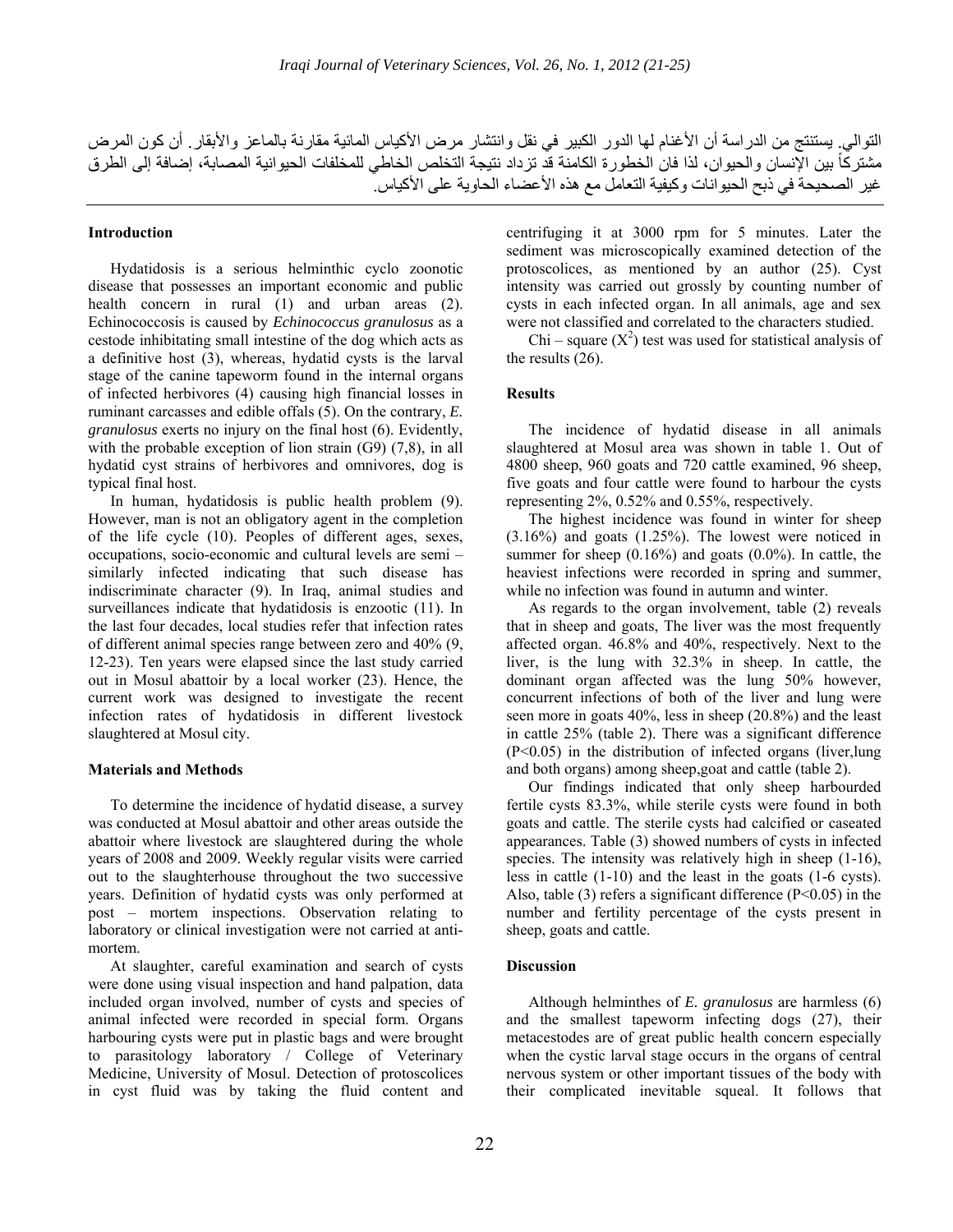hydatidosis is ubiquitous disease i.e. infecting wild, feral, domestic mammals of both herbivorus and omnivores – including man – occurring in developed and developing countries of temperate, arctic and tropical climate (9). The disease exists in different geographical areas having no preference of racial or ethnic communities (28). Interestingly, Thornton and Gracey (29) in their early edition of meat hygiene publication recorded that Lebanon christians are affected with hydatid disease twice as frequently as Lebanon moslems. Though hydatid cyst is not transmissible to man by consumption of flesh or offals of affected animals, it may render the meat of infected organs repugnant and unmarketable from aesthetic point of hygiene (30), leading to high economic losses.

Table 1: Incidence of hydatid cyst in different animals of Mosul abattoir slaughtered during 2007 and 2008.

|                  | Sheep    |                | Goats    |                | Cattle   |                | Seasonal Incidence |          |          |          |
|------------------|----------|----------------|----------|----------------|----------|----------------|--------------------|----------|----------|----------|
| Month            | No.      | No.            | No.      | N <sub>0</sub> | No.      | N <sub>0</sub> |                    | Sheep    | Goats    | Cattle   |
|                  | examined | Infected       | examined | Infected       | examined | Infected       |                    |          |          |          |
| Jan.             | 400      | 16             | 80       | 2              | 60       | $\theta$       | Winter             | 3.16%    | 1.25%    | $0.0\%$  |
| Feb.             | 400      | 16             | 80       |                | 60       |                |                    |          |          |          |
| Mar.             | 400      | 10             | 80       | $\theta$       | 60       | 0              |                    |          |          |          |
| Apr.             | 400      | 8              | 80       | $\Omega$       | 60       |                | Spring             | 2.83%    | 0.41%    | $1.11\%$ |
| May              | 400      | 16             | 80       |                | 60       |                |                    |          |          |          |
| Jun.             | 400      | $\theta$       | 80       | $\theta$       | 60       |                |                    |          |          |          |
| Jul.             | 400      | $\theta$       | 80       | $\theta$       | 60       |                | Summer             | $0.16\%$ | $0.0\%$  | $1.11\%$ |
| Aug.             | 400      | $\overline{c}$ | 80       | $\theta$       | 60       |                |                    |          |          |          |
| Sept.            | 400      | 9              | 80       |                | 60       | $\theta$       |                    |          |          |          |
| Oct.             | 400      | 10             | 80       | $\theta$       | 60       | $\Omega$       | Autumn             | $1.83\%$ | $0.41\%$ | $0.0\%$  |
| Nov.             | 400      | 3              | 80       | $\Omega$       | 60       | 0              |                    |          |          |          |
| Dec.             | 400      | 6              | 80       | $\Omega$       | 60       | 0              |                    |          |          |          |
| Total            | 4800     | 96             | 960      | 5              | 720      | 4              |                    |          |          |          |
| Infection rate % | 2%       |                | 0.52%    |                | 0.55%    |                |                    | 0.55%    |          |          |

Table 2: Distribution of cyst in different organs of examined animals.

| Species | No.      | No. Organs Involved |                |                |  |  |  |
|---------|----------|---------------------|----------------|----------------|--|--|--|
|         | Infected | Liver               | Lung           | Liver and Lung |  |  |  |
| Sheep   | 96 a     | 45 a                | 31a            | 20a            |  |  |  |
|         |          | 46.8%               | 32.3%          | 20.83%         |  |  |  |
| Goats   | 5 b      | 2a                  | 1 h            | 2 <sub>h</sub> |  |  |  |
|         |          | 40%                 | 20%            | 40%            |  |  |  |
| Cattle  | 4 b      | 1 h                 | 2 <sub>b</sub> | 1 h            |  |  |  |
|         |          | 25%                 | 50%            | 25%            |  |  |  |

The different vertical symbol (a,b) means there is significant difference at probability of P<0.05.

Table 3: Incidence of fertile, sterile and intensity of cyst and intensity in different species of examined animals.

| Species | No.      |                | Cysts   | $\frac{0}{0}$ | Intensity |  |
|---------|----------|----------------|---------|---------------|-----------|--|
|         | Infected | Fertile        | Sterile | fertility     | of cysts  |  |
| Sheep   | 96 a     | 80 a           | 16 a    | 83.3% a       | $1 - 16$  |  |
| Goats   | 5 h      | 0 <sub>b</sub> | .5 h    | $0\%$ b       | $1 - 6$   |  |
| Cattle  | 4 b      | 0 <sub>b</sub> | 4 h     | $0\%$ b       | $1 - 10$  |  |

The different vertical symbol (a,b) means there is significant difference at probability of P<0.05.

In Iraq, animal hydatid cyst disease was recorded early by Babero *et al* (14), however, the adult worm *i.e. E. granulosus* was reported earlier in the 1940s in the intestine of necropsied stray dogs (31).

Our findings related to infection rates were much lower than those recorded in our country (loc. cit.,). Such results are plausible, expected and acceptable. Prevalence of hydatidosis is fluctuated greatly between individual flocks, years studied, region investigated, source of animals and their levels or degrees with dog's contact, type of livestock raising, management practiced, sort of zoogeography (arid, rainy, moist or barren lands) and possibly other factors. Notably, previous surveys of hydatidosis included very small numbers of animals examined at abattoirs from different localities (16,17,24,31–35,38). Hence such figures do not reflect the real indication of the incidence among inspected livestocks. Also, our results were lower than those reported in neighbouring countries. *i.e.* Jordan (35,36), Kuwait (37) and Iran (39). A characteristic feature of the current study is the small number of animals slaughtered in comparison with previous study carried out by us ten years ago.

Seasonal incidence of hydatosis in farm animals is poorly studied. The results indicated no specific pattern of seasonal endemicity. Peak seasonal infections were slightly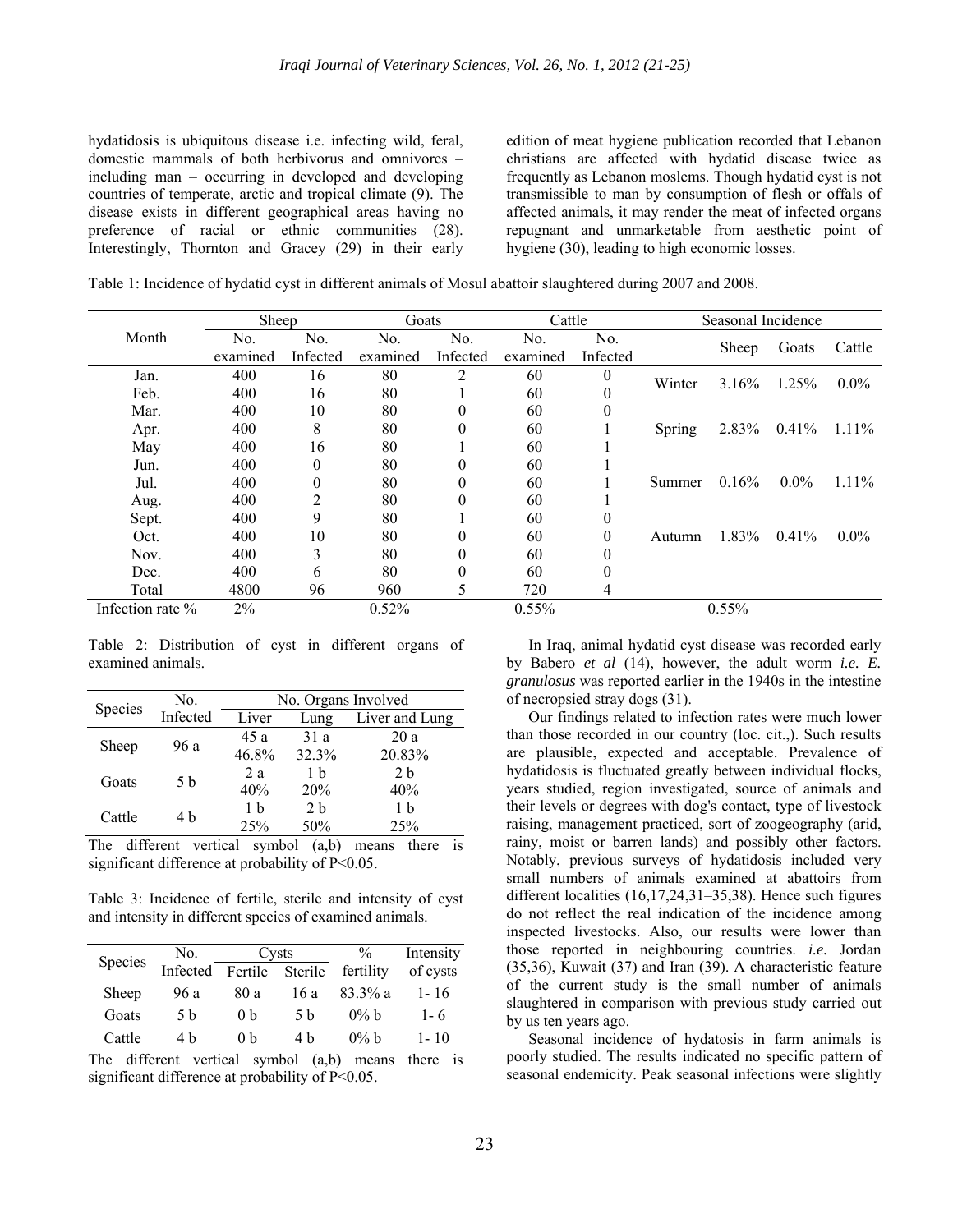noted in winter, spring and summer for sheep, goats and cattle, respectively. This case is highly related to the chance of these animals to contact with the final host acquiring the metacestode regardless time and place proposed. The authors may suggest that the species of goats may play part in their resistance to hydatidosis. This may explain the immunity of local Iraqi black breed to the disease in comparison with probable susceptibility of Masailand goat breed reported in Africa earlier by Macpherson (40).

In the current study, liver of sheep and goats were the preponderant organs of the cysts followed by lung and the mixed organs including livers and lung, while the lungs were the dominant locations of cysts in cattle. Similar findings were reported by all workers dealing with hydatid cysts studies e.g. Salih *et al* (44). That these authors postulated that liver acts as the first barrier for the oncosphere penetrating the intestinal mucosa to reach the portal circulation. Later, the embryos are carried by blood stream to all parts of body, due to their large size of oncospheres, most of them become arrested and settled in the liver. Notwithstanding, Mubarak (15) mentioned that the possible variations in the site of sinusoids in different species play a role in the distribution of the oncosphere to their final location in various organs.

The fertility rate of the cyst by no means is of great importance in epidemiological studies, not only to the possibility of fertile cysts to disseminate the disease but also to define the probable function of each species as a potential host in the spread of the infection (9). In this study, only sheep were found to barbour fertile cysts with sterile cysts were existed in both goats and cattle. These observations confirm the findings of several investigators (9,13,15,23,24,41). All local studies emphasized the higher fertility rates of sheep cysts in comparison to other domestic animals which is similar to the present study. The phenomenon of highly fertile cysts occurrence in sheep was pointed out earlier by some authors (25,42). Subsequently, Rausch (43) deduced that the most important cycle is undoubtedly that involving domestic goats and the sheep. Sterile cysts of goats or cattle may be attributed to the generative atrophy caused by body reaction against such cysts leading to caseation, calcification followed by degenerations.

The results relating to fertility rates indicated less importance of goats, but Salih *et al* (44) found that goats having fertile cyst which may act a suitable host for ecchinococcosis. Similarly, in Masailand of Kenya, goats harbour fertile cysts (40). This discrepancy in the obtained results can be attributed to many factors such as type of goats rearing, probable presence of infected dogs and their contact with goats, grazing practice followed in that area as well as field operations carrying out i.e. anthelmintic administration of sheep dogs. Salih *et al* (44) postulated

that *E. granulosus* has a wide adaptation of different wild, domestic and farmed intermediate hosts.

From the epidemiological point of view, it can be concluded that sheep play an important role in perpetuating and dissemination of the disease due to their high infection rates and fertility. However, reverse is correct for goats and cattle. Moreover, the large number of sheep is slaughtered in religious, social and familiar ceremonies in comparison to other animals. Also, home killing of sheep in traditional habits and festivals may increase the potential of sheep in perpetuating the disease. In view of standard of hygiene, an urgent rehabilitation of Mosul abattoir is intensely required because it is a source and focus of dissemination of infection and continuance of the parasite. However, disposal of infected offals and viscera is not correctly carried out in that abattoir.

# **Acknowledgments**

The authors thank the College of Veterinary Medicine, University of Mosul for supporting the current work.

### **References**

- 1. Elissondo MC, Dopchiz MC, Denegri D. Human hydatidosis in Marclel Plata, Buenos Aires Province, Argentina (1992-1995). A Preliminary Study. Parasitol Latino Am. 2002;57:124-128.
- 2. Chrieki M. Echinococcosis an emerging parasite in the immigrant population. J Am Fam Phy. 2002;66:12-18.
- 3. Eckert J, Deplazes P. Biological, pidemological and clinical aspects of a zoonosis of increasing concern. Clin Micobiol Rev.2004;17:107-135.
- 4. Markell EK, John DT, Krotoski WA. Markell and Voge's sheep medical parasitology. 8<sup>th</sup> ed. Philadelphia, W.B. Saunders Co. 1999. p.253-261.
- 5. Schantz PM, Craig PS, Eckert J, Jenkins DJ, McPherson CNL, Thakur A. Epidemiology and control of hydatid disease. In: Thompson RCA, Lymbery AJ, editors. Echinococcus and hydatid cyst disease. Oxon: CAB International Wallingford; 1995. p.233-331.
- 6. Abdullah IA, Jarjees MT. The status of *Echinococus granulosus* infection in stray dogs of Mosul city, Iraq. Rivista Di Parasitol. 1999; LX: 267-272.
- 7. Thompson RCA, McManus DP. Etiology: parasite and life cycle. In: Eckert J, Gemmell MA, Meslin FX, Powlowski ZS, editors. WHO/OIE manual on echinococcosis human and animals: A public health problem of global concern. Paris: World Organization for Animal Health; 2001. p.1-19.
- 8. Torgerson PR, Budke CM. Review of echinococcosis: An international public health challenge. Vet Sci. 2003;74:191-202.
- Mahmoud SS. Studies on hydatid disease in Mosul [master's thesis]. Mosul: University of Mosul, 1980.
- 10. Schwabe CW. Veterinary medicine and human health. 3<sup>rd</sup> ed. Baltimore: Williams and Wilkins Pub. 1984. 234p.
- 11. Rahif RH, AL-Fatlawi MAA. Prevalence of hydatidosis in *Camelus dromedarius* in Iraq. Iraqi J Vet Med. 2002;26:35-41.
- 12. Al-Shammary SQJ. Prevalence of *Echinococcus granulosus* in stray dogs (and larval stage in human) in Baghdad province, Iraq J Vet Med. 2002;18:105-111.
- 13. Imari AJ. Pulmonary hydatid disease in Iraq. Am J Trop Med Hyg. 1962;11:481-490.